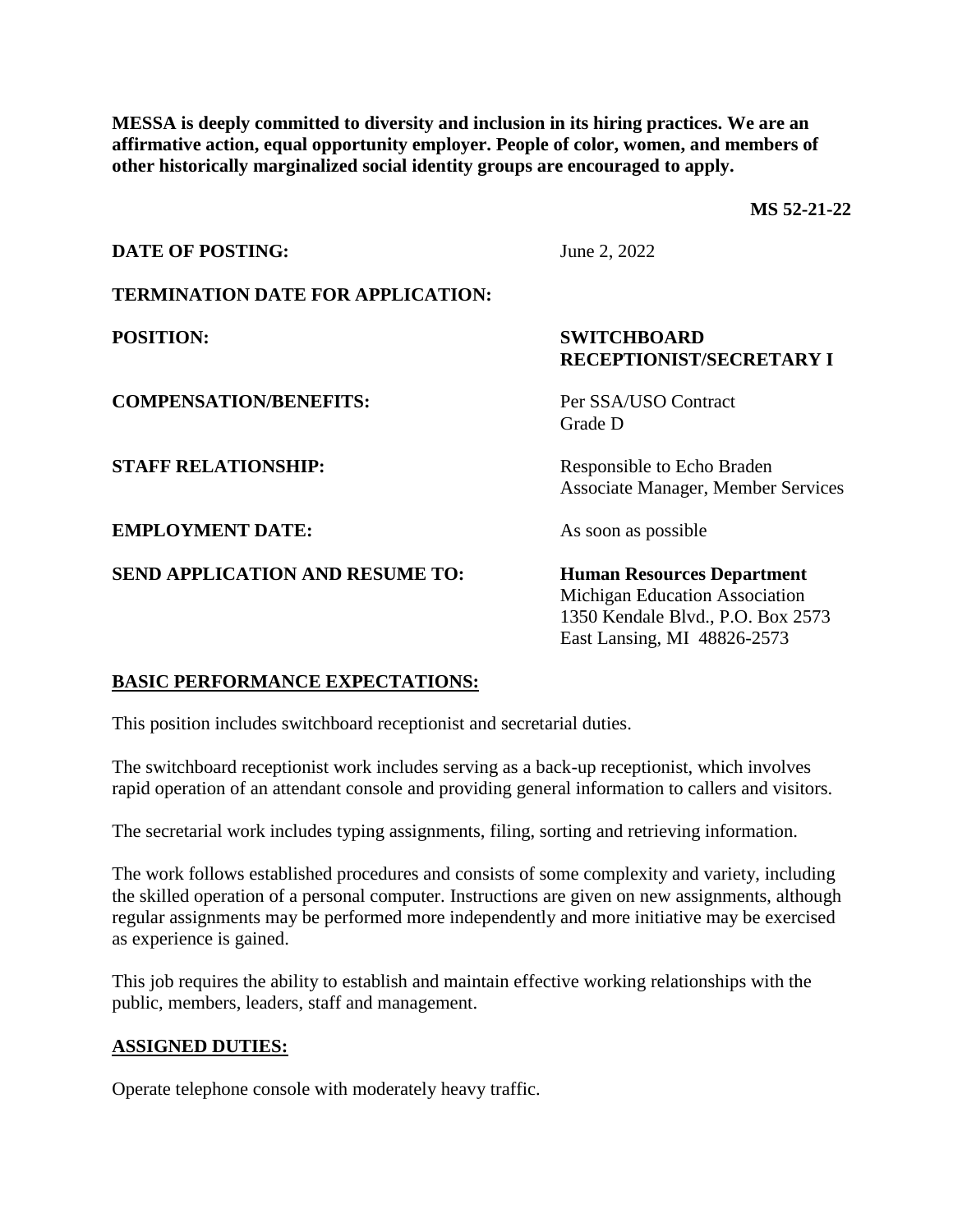# **Switchboard Receptionist/Secretary I Page 2**

## **ASSIGNED DUTIES** *(continued)***:**

Connect callers with proper extension.

Provide general information.

May sign for and accept deliveries.

Greet visitors and provide information directions.

Maintain lobby bulletin boards as needed

Review operation of the attendant console with selected staff. Notify involved parties of cancellations.

Type general office correspondence and memoranda from copy or verbal directions, and take and type minutes of meetings.

Type reports, minutes, memos, newsletters, letters, FAX cover sheets, address labels and drafts and prepare original correspondence using decisions and input from the supervisor.

Serve as a secretary to a unit, to professional staff or to supervisory staff; receive telephone calls and visitors; provide general information; open and distribute mail.

Operate standard office equipment, including a typewriter, computer, copier, and calculator.

Maintain various records according to prescribed procedures.

File, sort and retrieve information.

Maintain records and operate a filing system.

Perform other job-related duties as assigned.

#### **MINIMUM REQUIREMENTS:**

Graduation from a standard high school or vocational school.

Experience and training which provide the following abilities, skills and knowledge:

- knowledge of business English, spelling, punctuation, and arithmetic;
- operate a telephone console with accuracy in an efficient manner;